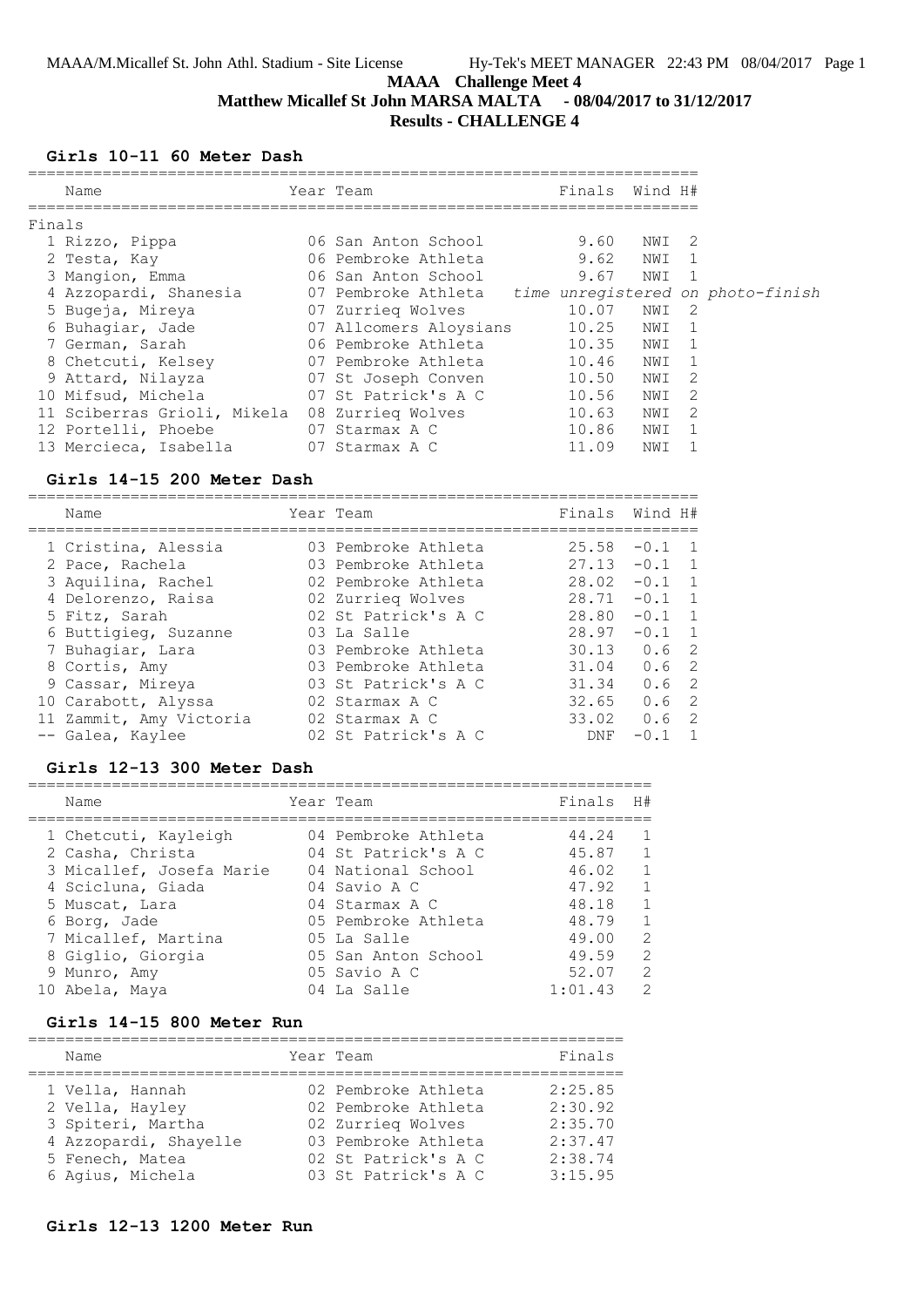# **Matthew Micallef St John MARSA MALTA - 08/04/2017 to 31/12/2017**

=====================================================================

# **Results - CHALLENGE 4**

| Name                                                                                       | Year Team                                                                       | Finals                                   |
|--------------------------------------------------------------------------------------------|---------------------------------------------------------------------------------|------------------------------------------|
| 1 Bonnici, Danielle<br>2 Caruana, Michela<br>3 Azzopardi, Maya<br>4 Sciberras, Julia Marie | 05 Starmax A C<br>05 Zurrieg Wolves<br>04 Zurrieg Wolves<br>04 St Patrick's A C | 4:17.68<br>4:25.21<br>4:34.11<br>4:46.44 |

#### **Girls 14-15 300 Meter Hurdles**

| Name               | Year Team      | Finals  |
|--------------------|----------------|---------|
| 1 Guiga, Alexia    | 02 Starmax A C | 57 01   |
| 2 Carabott, Alyssa | 02 Starmax A C | 1.03.90 |

## **Girls 12-13 High Jump**

 $=$ 

| Name         |                               |            |     | Year Team           | Finals |
|--------------|-------------------------------|------------|-----|---------------------|--------|
| 1 Borg, Jade |                               |            |     | 05 Pembroke Athleta | 1.25m  |
|              | 1.05 1.10 1.15 1.20 1.25 1.30 |            |     |                     |        |
|              |                               | $\bigcirc$ | XO. | XO XXX              |        |

# **Girls 10-11 Long Jump**

| Name                  | Year Team              | Finals | Wind |
|-----------------------|------------------------|--------|------|
| 1 Rizzo, Pippa        | 06 San Anton School    | 3.48m  | NWI  |
| 2 Testa, Kay          | 06 Pembroke Athleta    | 3.37m  | NWI  |
| 3 Azzopardi, Shanesia | 07 Pembroke Athleta    | 3.30m  | NWI  |
| 4 Chetcuti, Kelsey    | 07 Pembroke Athleta    | 3.29m  | NWI  |
| 5 Mangion, Emma       | 06 San Anton School    | 3.18m  | NWI  |
| 6 Bugeja, Mireya      | 07 Zurrieg Wolves      | 2.93m  | NWI  |
| 7 Vella, Angela       | 07 San Anton School    | 2.86m  | NWI  |
| 8 Mifsud, Michela     | 07 St Patrick's A C    | 2.85m  | NWI  |
| 9 Buhaqiar, Jade      | 07 Allcomers Aloysians | 2.83m  | NWI  |
| 10 German, Sarah      | 06 Pembroke Athleta    | 2.61m  | NWI  |
| 10 Portelli, Phoebe   | 07 Starmax A C         | 2.61m  | NWI  |
| 12 Mercieca, Isabella | 07 Starmax A C         | 2.58m  | NWI  |
| 13 Attard, Nilayza    | 07 St Joseph Conven    | 2.35m  | NWI  |

## **Girls 14-15 Long Jump**

| Name                   | Year Team           | Finals      | Wind   |
|------------------------|---------------------|-------------|--------|
| 1 Pace, Rachela        | 03 Pembroke Athleta | 5.08m       | $-0.5$ |
| 2 Fitz, Sarah          | 02 St Patrick's A C | $4.36m$ 1.7 |        |
| 3 Cassar, Mireya       | 03 St Patrick's A C | 4.19m       | 1.2    |
| 4 Buhaqiar, Lara       | 03 Pembroke Athleta | 4.01m       | 0.5    |
| 5 Guiga, Alexia        | 02 Starmax A C      | 3.76m       | 0.6    |
| 6 Carabott, Alyssa     | 02 Starmax A C      | 3.65m       | 1.3    |
| 7 Cortis, Amy          | 03 Pembroke Athleta | 3.63m       | 2.7    |
| 8 Azzopardi, Shayelle  | 03 Pembroke Athleta | 3.28m       | $+0.0$ |
| 9 Zammit, Amy Victoria | 02 Starmax A C      | 2.87m       | 2.1    |
| -- Chouhal, Sarah      | 03 Rush AC          | FOUL        |        |

#### **Girls 14-15 Shot Put**

| Name                   | Year Team           | Finals |
|------------------------|---------------------|--------|
|                        |                     |        |
| 1 Cassar, Mireya       | 03 St Patrick's A C | 10.40m |
| 2 Zahra, Mariah        | 03 Rush AC          | 8.24m  |
| 3 Guiga, Alexia        | 02 Starmax A C      | 7 74m  |
| 4 Zammit, Amy Victoria | 02 Starmax A C      | 6.24m  |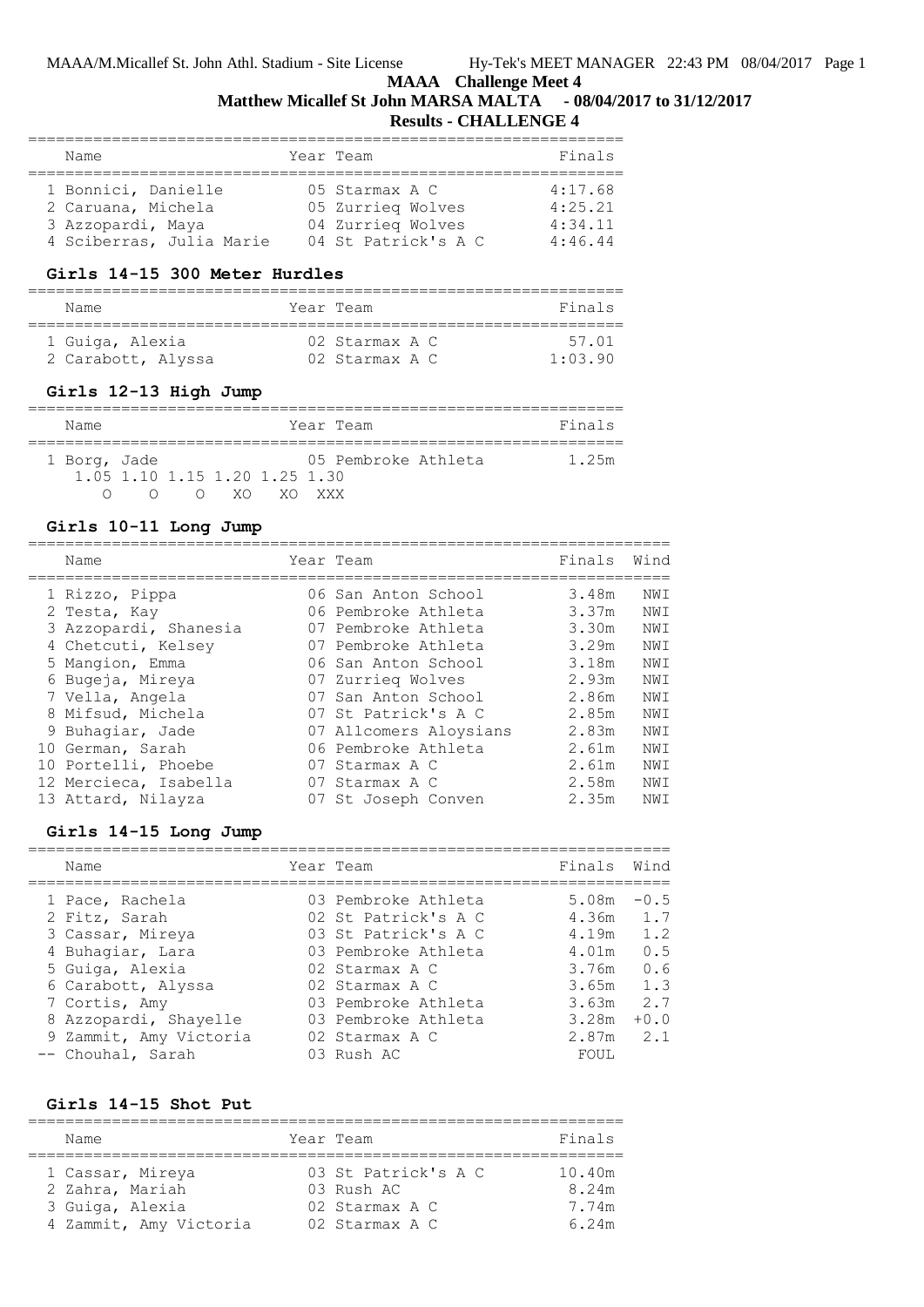## **Matthew Micallef St John MARSA MALTA - 08/04/2017 to 31/12/2017 Results - CHALLENGE 4**

#### **Girls 12-13 Discus Throw**

| Name               | Year Team  | Finals |
|--------------------|------------|--------|
| 1 Charles, Kimari  | 04 Rush AC | 20.57m |
| FOUL 17.06m 20.57m |            |        |

# **Girls 14-15 Hammer Throw**

| Name                                    | Year Team  | Finals |
|-----------------------------------------|------------|--------|
| 1 Chouhal, Sarah<br>FOUL FOUL 41.87m    | 03 Rush AC | 41.87m |
| 2 Zahra, Mariah<br>21.94m 23.13m 21.66m | 03 Rush AC | 23.13m |

#### **Women 16+ 100 Meter Dash**

| Name                   | Year Team              | Finals Wind H#  |          |                |
|------------------------|------------------------|-----------------|----------|----------------|
| 1 Fitz, Rachel         | 95 Allcomers Aloysians | 12.39           | $-0.7$ 1 |                |
| 2 Scicluna, Carla      | 01 Pembroke Athleta    | 12.45           | $-0.7$ 1 |                |
| 3 Busuttil, Sarah      | 91 Rush AC             | 12.47           | $-0.7$ 1 |                |
| 4 Richard, Janet       | 98 St Patrick's A C    | 12.67           | $-0.7$ 1 |                |
| 5 Vassallo, Annalise   | 92 Zurrieg Wolves      | 12.71           | $-0.7$ 1 |                |
| 6 Bonello, Kimberley   | 01 Starmax A C         | $12.80$ $1.7$ 2 |          |                |
| 7 Zammit, Robyn        | 97 Pembroke Athleta    | 12 97           | $-0.7$   | $\overline{1}$ |
| 8 Vassallo, Katya      | 95 Pembroke Athleta    | 13.59           | 1.7      | $\overline{2}$ |
| 9 Seychell, Estelle    | 99 St Patrick's A C    | 13.65           | $-0.7$   | $\overline{1}$ |
| 10 Cuthbert, Katherine | 98 Pembroke Athleta    | 14.42           |          | -2             |

## **Women 16+ 200 Meter Dash**

| Name                 | Year Team              | Finals | Wind |
|----------------------|------------------------|--------|------|
| 1 Fitz, Rachel       | 95 Allcomers Aloysians | 25.19  | 0.9  |
| 2 Richard, Janet     | 98 St Patrick's A C    | 25.38  | 0.9  |
| 3 Scicluna, Carla    | 01 Pembroke Athleta    | 25.47  | 0.9  |
| 4 Vassallo, Annalise | 92 Zurrieg Wolves      | 25.71  | 0.9  |
| 5 Bonello, Kimberley | 01 Starmax A C         | 26.51  | 0.9  |
| 6 Seychell, Estelle  | 99 St Patrick's A C    | 28.60  | 0.9  |
|                      |                        |        |      |

## **Women 16+ 400 Meter Dash**

| Name                                | Year Team                                        | Finals                     |
|-------------------------------------|--------------------------------------------------|----------------------------|
| 1 Camilleri, Kim<br>2 Mifsud, Sarah | 91 Allcomers Aloysians<br>93 Allcomers Aloysians | $1 \cdot 02$ 81<br>1:06.42 |

#### **Women 16+ 800 Meter Run**

| Name                                       | Year Team                         | Finals             |
|--------------------------------------------|-----------------------------------|--------------------|
| 1 Cilia, Martina<br>2 Buttigieg, Stephanie | 95 Zurrieg Wolves<br>00 Savio A C | 2:41.40<br>2:41.82 |
| 3 Galea, Rachel                            | 00 St Patrick's A C               | 2:54.68            |

#### **Women 16+ 1500 Meter Run**

| Name                                                                  | Year Team                                               | Finals                        |
|-----------------------------------------------------------------------|---------------------------------------------------------|-------------------------------|
| 1 Camilleri, Monalisa<br>2 Satariano, Angele<br>3 Aquilina, Charmaine | 91 A S Libertas<br>88 A S Libertas<br>95 Zurrieg Wolves | 4:40.78<br>4:51.50<br>5:03.79 |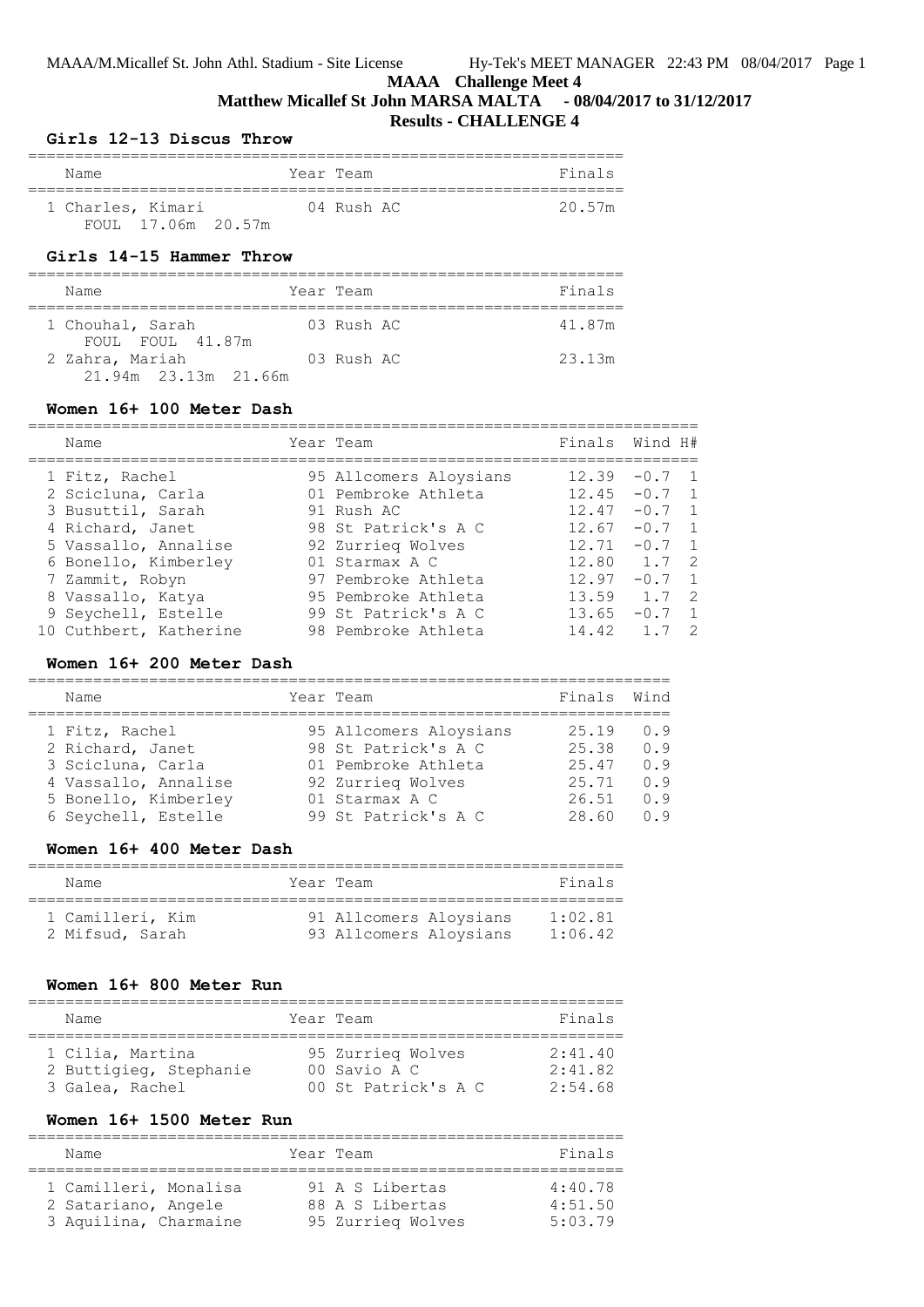# **MAAA Challenge Meet 4 Matthew Micallef St John MARSA MALTA - 08/04/2017 to 31/12/2017 Results - CHALLENGE 4**

#### **Women 16+ 400 Meter Hurdles**

| Name                 | Year Team              | Finals  |
|----------------------|------------------------|---------|
| 1 Grech, Marilyn     | 88 St Patrick's A C    | 1:07.33 |
| 2 Mifsud, Sarah      | 93 Allcomers Aloysians | 1:10.75 |
| 3 Bonello, Kimberley | 01 Starmax A C         | 1:11.37 |
| 4 Camilleri, Kim     | 91 Allcomers Aloysians | 1:12.94 |
| 5 Bonett, Thea       | 01 Pembroke Athleta    | 1:21.07 |

#### **Women 16+ High Jump**

| Name                                                                        | Year Team      | Finals |
|-----------------------------------------------------------------------------|----------------|--------|
| 1 West, Ashleigh<br>1.60 1.65 1.70 1.75<br>O O XXX<br>∩                     | 01 Medway AC   | 1.70m  |
| 2 Hawkins, Rebecca<br>1.60 1.65 1.70 1.75<br>XO<br>$\bigcirc$<br>XXX X<br>∩ | 99 Ashford AC  | J1.70m |
| 3 Martin, Deborah<br>1.60 1.65<br>X<br>∩                                    | 94 Ashford AC  | 1.60m  |
| 4 Gatt, Nicole<br>1.20 1.25<br>XXX                                          | 97 Starmax A C | 1.20m  |

#### **Women 16+ Pole Vault**

| Name                                                        |        | Year Team       | Finals |
|-------------------------------------------------------------|--------|-----------------|--------|
| 1 Lageretabua, Una<br>2.40 2.50 2.60 2.70 2.80<br>YΛ<br>( ) | XO XXX | 99 Tonbridge AC | 2.70m  |

#### **Women 16+ Long Jump**

| Name                                     |       | Year Team         |                                                  |      | Finals Wind                 |  |
|------------------------------------------|-------|-------------------|--------------------------------------------------|------|-----------------------------|--|
| 1 Azzopardi, Claire<br>$5.45m(1.3)$ FOUL |       | $5.40m(0.7)$ FOUL | 99 Pembroke Athleta                              | FOUL | $5.45m$ 1.3<br>PASS         |  |
| 2 Gatt, Nicole<br>FOUL.                  | FOUL. |                   | 97 Starmax A C<br>$4.29m(0.1)$ $4.66m(0.3)$ FOUL |      | $4.66m$ $0.3$<br>4.50m(2.1) |  |

#### **Women 16+ Discus Throw**

| Name |                            |  |  | Year Team  |       | Finals |
|------|----------------------------|--|--|------------|-------|--------|
|      | 1 Chouhal, Antonella       |  |  | 76 Rush AC |       | 34 87m |
|      | FOUL 34.87m FOUL FOUL FOUL |  |  |            | FOUL. |        |

#### **Women 16+ Hammer Throw**

| Name                 |                                       |  | Year Team  |  |  | Finals |     |  |  |  |
|----------------------|---------------------------------------|--|------------|--|--|--------|-----|--|--|--|
| 1 Chouhal, Antonella |                                       |  | 76 Rush AC |  |  | 44.75m | N R |  |  |  |
|                      | 40.96m 42.84m 44.75m FOUL FOUL 43.12m |  |            |  |  |        |     |  |  |  |

**Women 16+ Javelin Throw**

================================================================ Name **Name** Year Team **Finals** ================================================================ 1 Laqeretabua, Una 99 Tonbridge AC 26.80m 26.59m 26.28m 23.96m 26.80m 26.23m 23.87m 2 Gatt, Nicole 97 Starmax A C 19.30m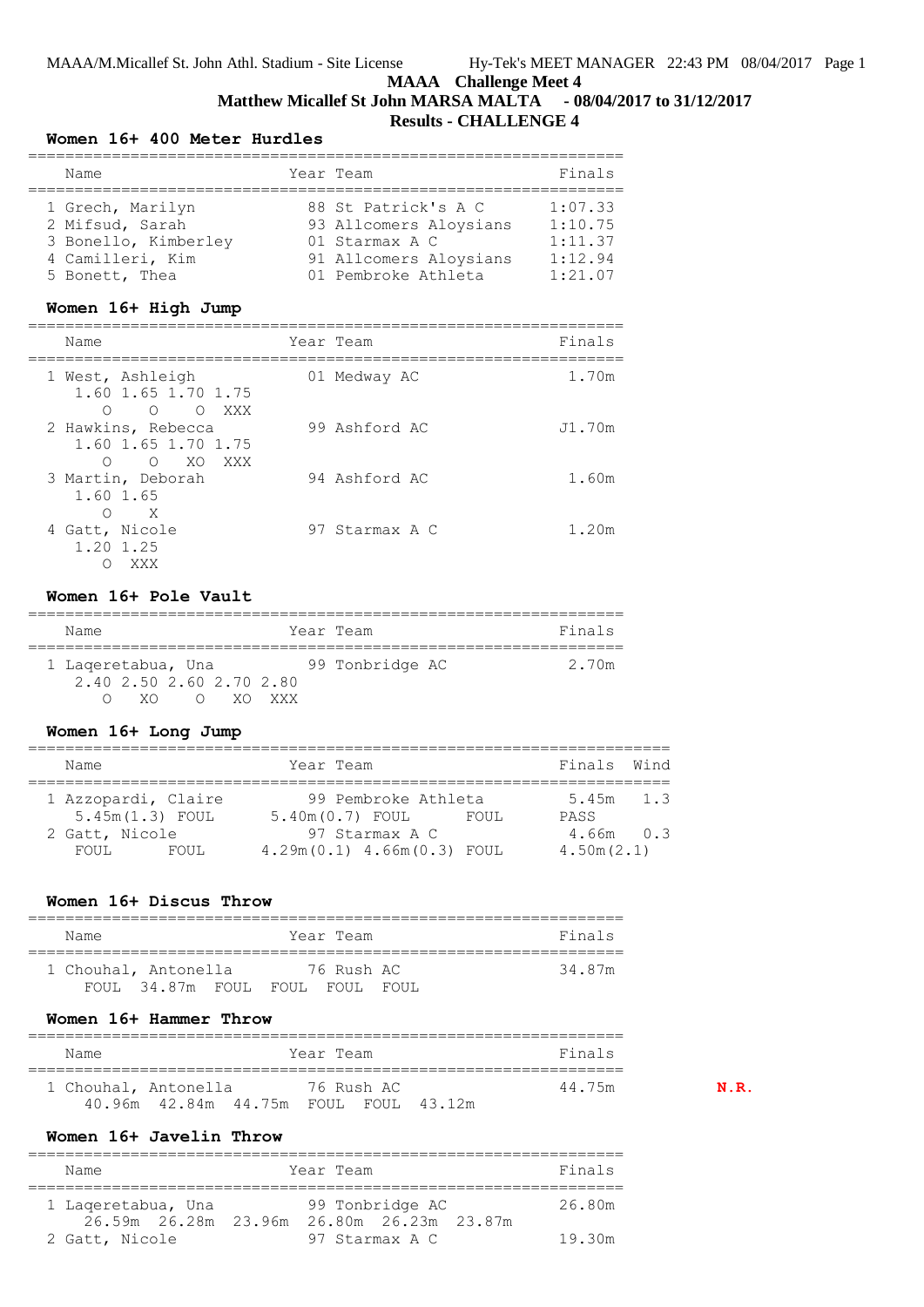# **Matthew Micallef St John MARSA MALTA - 08/04/2017 to 31/12/2017**

**Results - CHALLENGE 4**

15.99m 18.48m 18.99m 18.77m 18.16m 19.30m

# **Boys 10-11 60 Meter Dash**

| Name                                            | Year Team                | Finals Wind H# |     |                |
|-------------------------------------------------|--------------------------|----------------|-----|----------------|
|                                                 |                          |                |     |                |
| 1 Galea Soler, Matthew                          | 06 La Salle              | 8.91           | NWI | 1              |
| 2 Buhagiar, Benji                               | 06 Pembroke Athleta      | 9.12           | NWI | $\sqrt{1}$     |
| 3 Bonnici, Isaac                                | 06 La Salle              | 9.29           | NWI | $\mathbf 1$    |
| 4 Mansary, Zachariah                            | 07 La Salle              | 9.33           | NWI | 4              |
| 5 Zarb, Julian                                  | 06 La Salle              | 9.67           | NWI | $\mathbf{1}$   |
| 6 Azzopardi, Mark                               | 06 La Salle              | 9.70           | NWI | $\mathbf{1}$   |
| 7 Pace, Luke                                    | 06 La Salle              | 9.75           | NWI | $\sqrt{2}$     |
| 8 Camilleri, Luke                               | 06 Pembroke Athleta      | 9.86           | NWI | $1\,$          |
| 9 Falzon, Lyon                                  | 07 Pembroke Athleta      | 9.95           | NWI | $\mathbf{2}$   |
| 10 Borg, Elai                                   | 09 Pembroke Athleta 9.96 |                | NWI | 5              |
| 11 Debono, Julian                               | 06 La Salle              | 10.12          | NWI | $\mathbf{1}$   |
| 12 Fereday, Theo                                | 06 Pembroke Athleta      | 10.15          | NWI | $\sqrt{2}$     |
| 13 Chircop, Ryan                                | 07 Starmax A C           | 10.16          | NWI | $\overline{4}$ |
| 13 Cassar, Jeremy                               | 06 La Salle              | 10.16          | NWI | 2              |
| 15 Cassar, Stefan                               | 06 La Salle              | 10.18          | NWI | $\overline{c}$ |
| 16 Aquilina Bondin, Andreas 07 Pembroke Athleta |                          | 10.19          | NWI | $\mathbf{2}$   |
| 17 Grech, Thomas                                | 07 La Salle              | 10.26          | NWI | $\mathbf{2}$   |
| 18 Incorvaja, Andrea                            | 07 La Salle              | 10.29          | NWI | 4              |
| 19 Cassar, Andrew                               | 07 San Anton School      | 10.32          | NWI | 4              |
| 20 Micallef, Nathan                             | 07 La Salle              | 10.53          | NWI | 4              |
| 21 Gatt, Mikiel                                 | 07 Pembroke Athleta      | 10.55          | NWI | 5              |
| 22 Zammit, Daniel                               | 06 St Patrick's A C      | 11.03          | NWI | $\mathcal{S}$  |
| 23 Medati, Matteo                               | 06 St Patrick's A C      | 11.51          | NWI | $\mathcal{S}$  |
| 24 Fleri, Luke                                  | 07 Pembroke Athleta      | 11.79          | NWI | 3              |
| 25 Fleri, Matthew                               | 07 Pembroke Athleta      | 11.92          | NWI | 3              |
| 26 Bezzina, Tristin                             | 06 Pembroke Athleta      | 12.06          | NWI | 3              |
| 27 Medati, Michele                              | 07 St Patrick's A C      | 12.32          | NWI | $\mathcal{S}$  |

## **Boys 14-15 200 Meter Dash**

| Name                            |  | Year Team                              | Finals Wind            |  |
|---------------------------------|--|----------------------------------------|------------------------|--|
| 1 Zahra, Kurt<br>2 Ellul, Darcy |  | $0.3$ Rush $AC$<br>02 St Patrick's A C | 24.31 0.4<br>25.81 0.4 |  |

## **....Boys 14-15 200 Meter Dash**

| 3 Grech, Matthew  | 03 La Salle         | $26.49$ 0.4 |  |
|-------------------|---------------------|-------------|--|
| 4 Carabott, Aidan | 02 Pembroke Athleta | 26.70 0.4   |  |
| 5 Caruana, Kyle   | 03 National School  | $26.94$ 0.4 |  |
| 6 Cocker, Gary    | 03 National School  | 27.44 0.4   |  |

# **Boys 12-13 300 Meter Dash**

| Name                     | Year Team              | Finals  | H#             |
|--------------------------|------------------------|---------|----------------|
| 1 Magro, Mel             | 04 Pembroke Athleta    | 45.47   | 1              |
| 2 German, David          | 04 Pembroke Athleta    | 45.96   | 1              |
| 3 Pace, James            | 04 St Patrick's A C    | 46.06   | $\mathbf{1}$   |
| 4 Galea Soler, Julian    | 04 La Salle            | 47.24   | 1              |
| 5 Darmanin Demajo, Jamie | $04$ SMF               | 48.10   | $\mathbf{1}$   |
| 6 Rizzo, Isaac           | 04 Allcomers Aloysians | 48.42   | $\mathbf{1}$   |
| 7 Vassallo, James        | 04 Starmax A C         | 49.00   | $\mathbf{1}$   |
| 8 Warrington, Nicholas   | 05 St Patrick's A C    | 49.58   | $\overline{c}$ |
| 9 Saliba, Nathan         | 05 Pembroke Athleta    | 51.29   | $\overline{c}$ |
| 10 Portelli, Noah        | 05 Starmax A C         | 54.71   | $\overline{2}$ |
| 11 Hill, Sebastian       | 05 Allcomers Aloysians | 59.64   | $\overline{c}$ |
| 12 Bonello, Benjamin     | 04 Pembroke Athleta    | 1:01.87 | 2              |
| -- Thake, Harry          | 05 San Anton School    | DO      | $\overline{2}$ |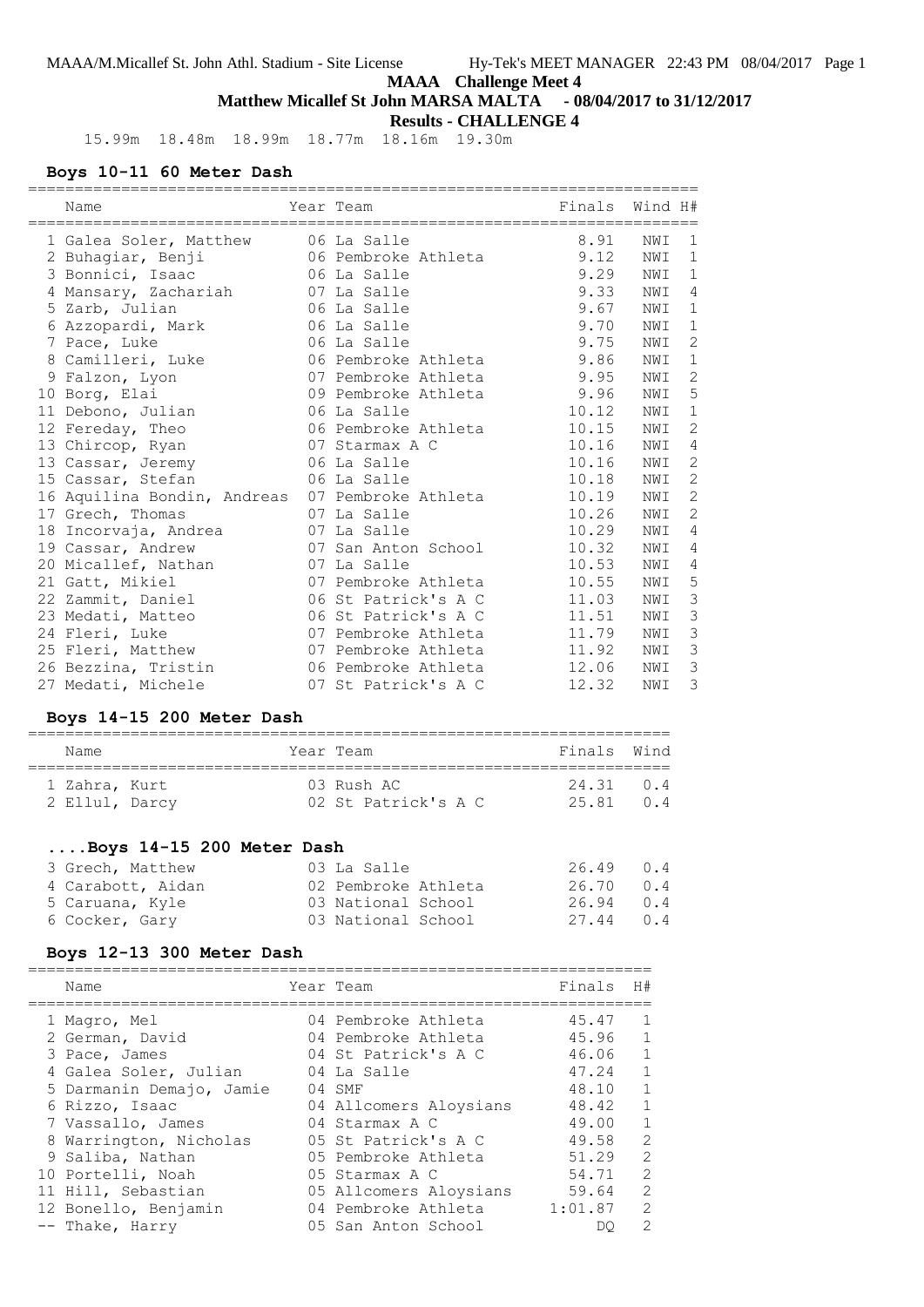# **Matthew Micallef St John MARSA MALTA - 08/04/2017 to 31/12/2017 Results - CHALLENGE 4**

## **Boys 14-15 800 Meter Run**

| Name                | Year Team              | Finals             |
|---------------------|------------------------|--------------------|
| 1 Mallia, Sean      | 02 Pembroke Athleta    | 2:14.90<br>2:16.78 |
| 2 Borg Ginger, Zack | 02 Allcomers Aloysians |                    |
| 3 Fenech, Matthias  | 03 La Salle            | 2:17.80            |
| 4 Farrugia, Bryan   | 02 Zurrieg Wolves      | 2:18.58            |
| 5 Bonnici, Craig    | 03 Pembroke Athleta    | 2:18.90            |
| 6 Farrugia, Luca    | 02 Allcomers Aloysians | 2:33.67            |
| 7 Muscat, Malcolm   | 03 La Salle            | 2:34.34            |
| 8 Cassar, Mikiel    | 03 Allcomers Aloysians | 2:49.40            |

## **Boys 12-13 1200 Meter Run**

| Name                                   | Year Team                     | Finals             |
|----------------------------------------|-------------------------------|--------------------|
| 1 Bonnici, Gabriel<br>2 Portelli, Noah | 04 La Salle<br>05 Starmax A C | 4:05.65<br>4:12.16 |
| 3 Hill, Sebastian                      | 05 Allcomers Aloysians        | 5:08.81            |

## **Boys 14-15 3000 Meter Run**

| Name                      | Year Team           | Finals   |
|---------------------------|---------------------|----------|
|                           |                     |          |
| 1 Greengrass, Jacob       | 03 Pembroke Athleta | 10.02.23 |
| 2 Vassallo, Malcolm James | 02 Savio A C        | 10:47.46 |

## **Boys 12-13 75 Meter Hurdles**

| Name                                                   | Year Team                                               | Finals Wind                     |            |
|--------------------------------------------------------|---------------------------------------------------------|---------------------------------|------------|
| 1 Pace, James<br>2 Portelli, Noah<br>3 Vassallo, James | 04 St Patrick's A C<br>05 Starmax A C<br>04 Starmax A C | $12 \t17 \t07$<br>16 57<br>1669 | 0 7<br>n 7 |

## **Boys 14-15 80 Meter Hurdles**

| Name         | Year Team |                     |  | Finals Wind |  |
|--------------|-----------|---------------------|--|-------------|--|
|              |           |                     |  |             |  |
| 1 Aras, Luka |           | 02 St Patrick's A C |  | $11.66$ 2.4 |  |

#### **Boys 14-15 300 Meter Hurdles**

| Name             | Year Team           | Finals |
|------------------|---------------------|--------|
| 1 Mallia, Sean   | 02 Pembroke Athleta | 47 13  |
| 2 Carabott, Jack | 03 Starmax A C      | 52 78  |

## **Boys 12-13 High Jump**

| Name                          |                                        |     | Year Team           | Finals |
|-------------------------------|----------------------------------------|-----|---------------------|--------|
| 1 German, David               |                                        |     | 04 Pembroke Athleta | 1.25m  |
| 1.05 1.10 1.15 1.20 1.25 1.30 |                                        |     |                     |        |
| ∩                             | $\circ$ $\circ$ $\circ$ $\circ$ xo xxx |     |                     |        |
| 2 Magro, Mel                  |                                        |     | 04 Pembroke Athleta | J1.25m |
| 1.05 1.10 1.15 1.20 1.25 1.30 |                                        |     |                     |        |
|                               |                                        | XX∪ |                     |        |

## **Boys 10-11 Long Jump**

| Name |                        | Year Team |             |  | Finals Wind |  |
|------|------------------------|-----------|-------------|--|-------------|--|
|      | 1 Galea Soler, Matthew |           | 06 La Salle |  | 4 0.3m NWT  |  |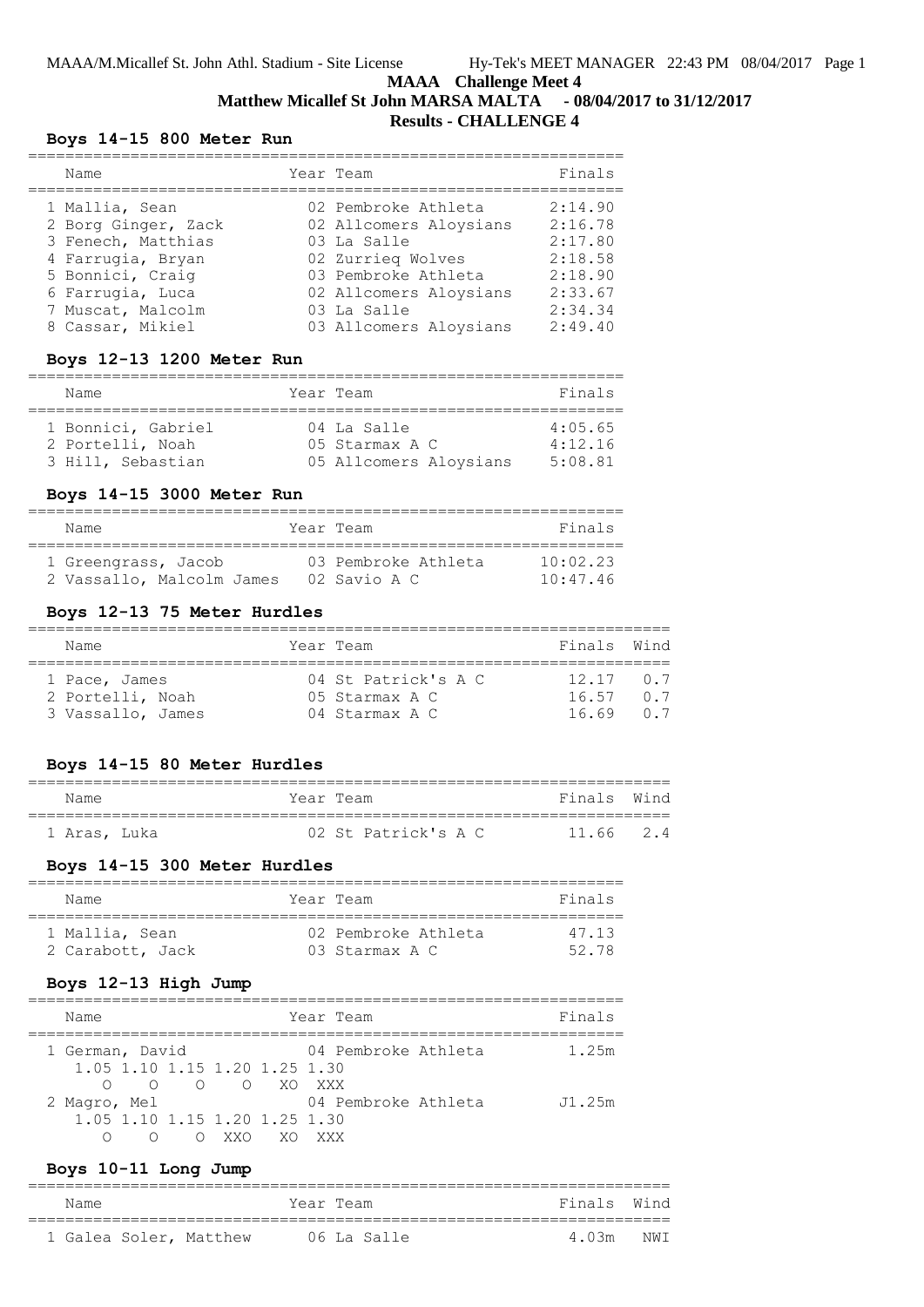## **Matthew Micallef St John MARSA MALTA - 08/04/2017 to 31/12/2017 Results - CHALLENGE 4**

|                             | <i>Robaro</i> Chinesenton P |       |     |
|-----------------------------|-----------------------------|-------|-----|
| 2 Buhagiar, Benji           | 06 Pembroke Athleta 3.65m   |       | NWI |
| 3 Falzon, Lyon              | 07 Pembroke Athleta 3.25m   |       | NWI |
| 3 Mansary, Zachariah        | 07 La Salle                 | 3.25m | NWI |
| 5 Pace, Luke                | 06 La Salle                 | 3.17m | NWI |
| 6 Camilleri, Luke           | 06 Pembroke Athleta         | 3.12m | NWI |
| 7 Cassar, Andrew            | 07 San Anton School 3.08m   |       | NWI |
| 8 Bonnici, Isaac            | 06 La Salle                 | 3.03m | NWI |
| 9 Zarb, Julian              | 06 La Salle                 | 3.00m | NWI |
| 9 Azzopardi, Mark           | 06 La Salle                 | 3.00m | NWI |
| 11 Grech, Thomas            | 07 La Salle                 | 2.93m | NWI |
| 12 Zammit, Daniel           | 06 St Patrick's A C         | 2.87m | NWI |
| 13 Cassar, Jeremy           | 06 La Salle                 | 2.84m | NWI |
| 14 Chircop, Ryan            | 07 Starmax A C              | 2.80m | NWI |
| 15 Aquilina Bondin, Andreas | 07 Pembroke Athleta         | 2.77m | NWI |
| 16 Fenech, Luke             | 07 La Salle                 | 2.76m | NWI |
| 17 Fleri, Matthew           | 07 Pembroke Athleta         | 2.73m | NWI |
| 18 Gatt, Mikiel             | 07 Pembroke Athleta         | 2.72m | NWI |
| 19 Cassar, Stefan           | 06 La Salle                 | 2.71m | NWI |
| 20 Micallef, Nathan         | 07 La Salle                 | 2.69m | NWI |
| 21 Medati, Matteo           | 06 St Patrick's A C         | 2.62m | NWI |
| 21 Borg, Elai               | 09 Pembroke Athleta         | 2.62m | NWI |
| 23 Fereday, Theo            | 06 Pembroke Athleta         | 2.58m | NWI |
| 24 Gauci, Daniel            | 07 La Salle                 | 2.45m | NWI |
| 25 Incorvaja, Andrea        | 07 La Salle                 | 2.43m | NWI |
| 26 Medati, Michele          | 07 St Patrick's A C         | 2.42m | NWI |
| 27 Bezzina, Tristin         | 06 Pembroke Athleta         | 2.40m | NWI |
| 28 Fleri, Luke              | 07 Pembroke Athleta         | 2.30m | NWI |
| 29 Debono, Julian           | 06 La Salle                 | 2.16m | NWI |

## **Boys 14-15 Long Jump**

| Name              | Year Team           | Finals Wind   |        |
|-------------------|---------------------|---------------|--------|
| 1 Aras, Luka      | 02 St Patrick's A C | $5.63m - 0.4$ |        |
| 2 Farrugia, Bryan | 02 Zurrieg Wolves   | $4.80m$ $0.1$ |        |
| 3 Ellul, Darcy    | 02 St Patrick's A C | 4.66m         | $-0.3$ |
| 4 Carabott, Aidan | 02 Pembroke Athleta | 4.59m         | 0.8    |
| 5 Cocker, Gary    | 03 National School  | 3.92m         | 0.6    |
| 6 Debono, Mauro   | 01 Zurrieg Wolves   | 3.87m         | 0.6    |
| 7 Gerada, Travis  | 03 San Anton School | 3.36m         | $-0.7$ |

## **Boys 14-15 Shot Put**

| Name            |                  |  | Year Team          | Finals |
|-----------------|------------------|--|--------------------|--------|
| 1 Caruana, Kyle | 8.02m 7.81m FOUL |  | 03 National School | 8.02m  |

# **Boys 12-13 Discus Throw**

| Name                   | Year Team           | Finals |
|------------------------|---------------------|--------|
| 1 Chouhal, Kareem Luca | $0.5$ Rush $AC$     | 19.63m |
| 2 Pace, James          | 04 St Patrick's A C | 17.60m |
| 3 Grech, Luke          | 05 La Salle         | 10.94m |

## **Boys 14-15 Hammer Throw**

| Name            |       | Year Team          | Finals |
|-----------------|-------|--------------------|--------|
| 1 Caruana, Kyle |       | 03 National School | 28.35m |
| FOUL 28.35m     | FOUL. |                    |        |

#### **Boys 12-13 Javelin Throw**

================================================================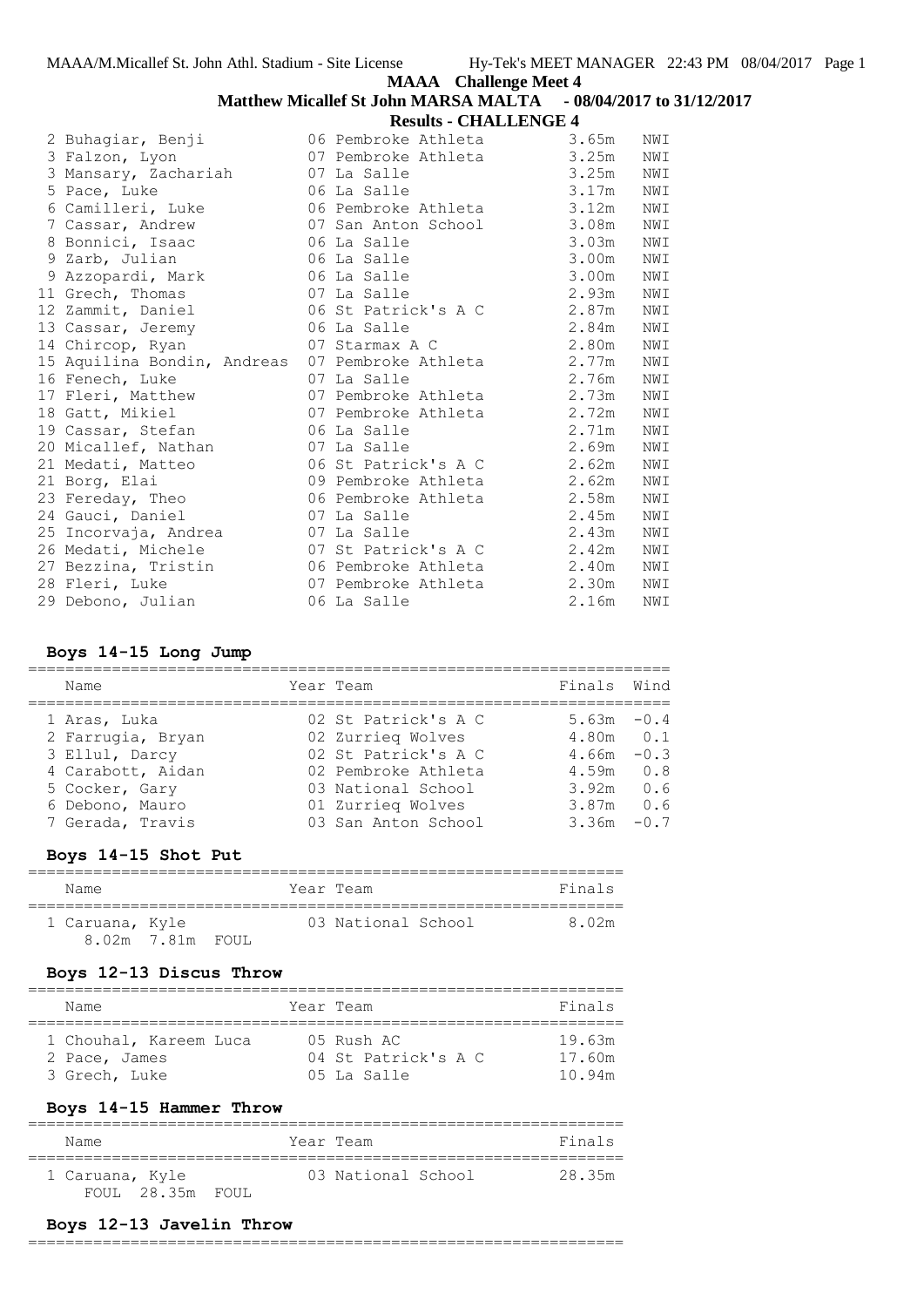# **Matthew Micallef St John MARSA MALTA - 08/04/2017 to 31/12/2017**

# **Results - CHALLENGE 4**

| Name |                        | Year Team  | Finals  |
|------|------------------------|------------|---------|
|      | 1 Chouhal, Kareem Luca | 05 Rush AC | 14 O.8m |

#### **Men 16+ 100 Meter Dash**

| Name                                                                                                                                                                                                                                                                                                                                                                                                                     | Year Team                                                                                                                                                                                                                                                                                                             | Finals Wind H#                                                                                                                                                                              |                                                                                |                                                                |
|--------------------------------------------------------------------------------------------------------------------------------------------------------------------------------------------------------------------------------------------------------------------------------------------------------------------------------------------------------------------------------------------------------------------------|-----------------------------------------------------------------------------------------------------------------------------------------------------------------------------------------------------------------------------------------------------------------------------------------------------------------------|---------------------------------------------------------------------------------------------------------------------------------------------------------------------------------------------|--------------------------------------------------------------------------------|----------------------------------------------------------------|
| -----------------------------------<br>1 Bezzina, Luke<br>2 Camilleri, Steve<br>3 Elaida, Omar<br>4 Savo, Stefano<br>5 Mifsud, Julian<br>6 Elaida, Jacob<br>7 Dardouri, Nasim (00 Allcomers Aloysians<br>7 Ghirxi, Gary<br>9 Borg Saywell, Eric<br>10 Micallef, Kerstein<br>10 Tanti, Adrian<br>12 Attard, Francesco<br>13 Borg, Mark<br>14 Williams, Luke 88 Ashford AC<br>15 Micallef, Matthew<br>15 Caruana, Gianluca | ----------------------------------<br>95 St Patrick's A C<br>92 Pembroke Athleta<br>01 Starmax A C<br>96 St Patrick's A C<br>89 Pembroke Athleta<br>01 Starmax A C<br>00 Pembroke Athleta<br>97 Pembroke Athleta<br>01 Rush AC<br>79 La Salle<br>95 Athletix AC<br>00 Allcomers Aloysians<br>96 Rush AC<br>01 Rush AC | $10.94 -2.5$ 1<br>$11.06 -2.5 1$<br>$11.36 -2.5$ 1<br>$11.53$ $1.5$<br>$11.55 -2.5$ 1<br>$11.56 -2.5 1$<br>$11.61 -2.5$ 1<br>$11.61$ $1.5$<br>$11.68 - 2.5$ 1<br>11.78  1.5  2<br>12.10 1.5 | 11.78  1.5  2<br>$11.85 -2.5$<br>12.32 2.2 3<br>$12.45$ $2.2$<br>$12.45$ $2.2$ | 2<br>2<br>$\mathbf{1}$<br>2<br>$\mathfrak{Z}$<br>$\mathcal{S}$ |
| $\ldots$ Men $16+100$ Meter Dash<br>17 Galea, Paul Gabriel 01 Starmax A C<br>Men 16+ 200 Meter Dash<br>Name                                                                                                                                                                                                                                                                                                              | Year Team                                                                                                                                                                                                                                                                                                             | $12.95$ $2.2$ 3<br>Finals                                                                                                                                                                   | Wind                                                                           |                                                                |
| 1 Elaida, Omar<br>2 Elaida, Jacob                                                                                                                                                                                                                                                                                                                                                                                        | 01 Starmax A C<br>01 Starmax A C                                                                                                                                                                                                                                                                                      | 22.38 2.2<br>$22.97$ $2.2$                                                                                                                                                                  |                                                                                |                                                                |

| L Llatau, outob      | $0 + 0$ called 11 $\sigma$ | . <i>. .</i> | <u>.</u> |
|----------------------|----------------------------|--------------|----------|
| 3 Borg Saywell, Eric | 97 Pembroke Athleta        | 23.03        | 2.2      |
| 4 Ghirxi, Gary       | 00 Pembroke Athleta        | 23.67        | 2.2      |
| 5 Magro, Kevin       | 95 Pembroke Athleta        | 25.81        | 2.2      |
| 6 Fenech, Andre      | 01 Pembroke Athleta        | 26.31        | 2.2      |
|                      |                            |              |          |

#### **Men 16+ 400 Meter Dash**

| Name                  | Year Team           | Finals | H#             |
|-----------------------|---------------------|--------|----------------|
| 1 Brimmer, Neil       | 84 Zurrieg Wolves   | 50.55  |                |
| 2 Mifsud, Mark        | 88 Pembroke Athleta | 50.67  |                |
| 3 Brown, Dave         | 78 Eastern Vets AC  | 50.92  | $\overline{1}$ |
| 4 Falzon, Luca        | 01 Pembroke Athleta | 53.05  | $\overline{1}$ |
| 5 Elaida, Omar        | 01 Starmax A C      | 54.75  | $\mathbf{1}$   |
| 6 Micallef, Kerstein  | 01 Rush AC          | 54.94  | 2              |
| 7 Garret, Mitchel     | 00 La Salle         | 55.51  | $\mathcal{L}$  |
| 8 Cutajar, Jonathan   | 99 Savio A C        | 55.75  | $\mathcal{L}$  |
| 9 Camilleri, Matthias | 01 Pembroke Athleta | 56.31  | 2              |
| 10 Elaida, Jacob      | 01 Starmax A C      | 59.31  |                |

## **Men 16+ 800 Meter Run**

| Name                | Year Team         | Finals  |
|---------------------|-------------------|---------|
| 1 Croker, Matthew   | 88 Savio A C      | 1:58.26 |
| 2 Debono, Jean Paul | 94 Zurrieg Wolves | 1:59.55 |
| 3 Gauci, Jake       | 01 Savio A C      | 2:12.60 |

#### **Men 16+ 1500 Meter Run**

================================================================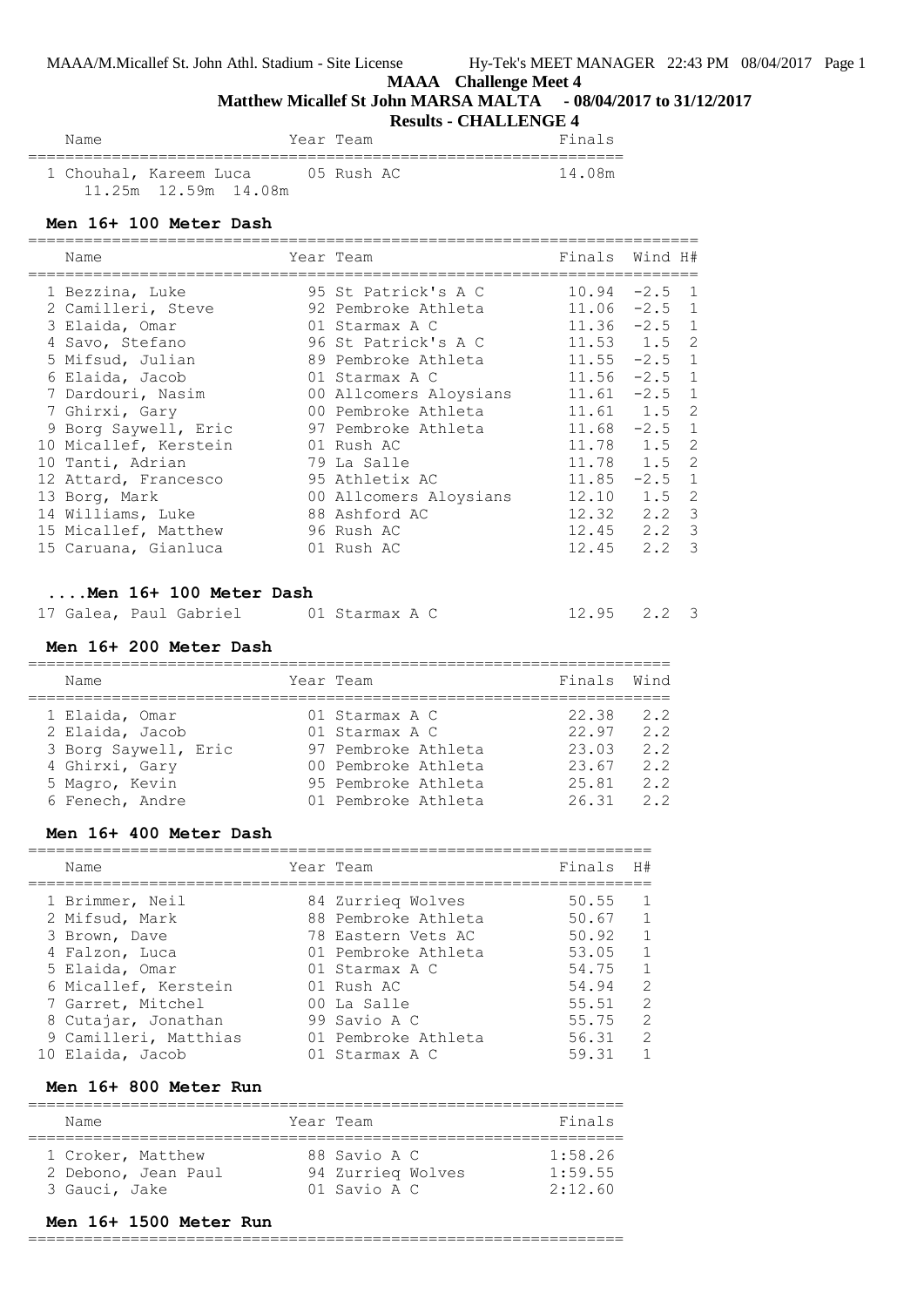# **Matthew Micallef St John MARSA MALTA - 08/04/2017 to 31/12/2017**

|                     | <b>Results - CHALLENGE 4</b> |         |  |
|---------------------|------------------------------|---------|--|
| Name                | Year Team                    | Finals  |  |
| 1 Debono, Jean Paul | 94 Zurrieg Wolves            | 4:12.22 |  |
| 2 Micallef, Luke    | 89 Pembroke Athleta          | 4:12.70 |  |
| 3 Mangion, Dario    | 89 Pembroke Athleta          | 4:16.06 |  |
| 4 Vella, Philip     | 90 Mellieha A C              | 4:24.74 |  |
| 5 Cassar, Wayne     | 99 Zurrieg Wolves            | 4:26.49 |  |
| 6 Herrera, Mark     | 84 Pembroke Athleta          | 4:26.51 |  |
| 7 Anastasi, James   | 84 Pembroke Athleta          | 4:32.29 |  |
| 8 Dimech, Luigi     | 00 Mellieha A C              | 4:48.83 |  |
| 9 Bartolo, Matthias | 01 Pembroke Athleta          | 4:57.35 |  |
| 10 Sciberras, Kyle  | 01 St Patrick's A C          | 5:19.99 |  |

# **Men 16+ 3000 Meter Steeplechase**

| Name             | Year Team           | Finals  |
|------------------|---------------------|---------|
| 1 Micallef, Luke | 89 Pembroke Athleta | 9.4029  |
| 2 Mangion, Dario | 89 Pembroke Athleta | 9.50 57 |

## **Men 16+ High Jump**

| Name                                                                           | Year Team |                   | Finals |
|--------------------------------------------------------------------------------|-----------|-------------------|--------|
| 1 Adams, Tyler<br>1.65 1.70 1.75 1.80<br>$\cap$ $\cap$<br>$\cap$<br>$\bigcirc$ |           | 98 Ashford AC     | 1.80m  |
| 2 Thurgood, Joseph<br>1.60 1.65 1.70 1.75 1.80<br>P OP XO XXX<br>∩             |           | 98 Medway AC      | 1.75m  |
| 3 Zammit, Bernard<br>1.60 1.65 1.70<br>XΟ<br>XO<br>- XXX                       |           | 93 Zurrieg Wolves | 1.65m  |

# **Men 16+ Pole Vault**

| Name                                                                                                                      | Year Team                                     | Finals |
|---------------------------------------------------------------------------------------------------------------------------|-----------------------------------------------|--------|
| 1 Wharf, Alex<br>3.00 3.10 3.20 3.30 3.40 3.50 3.60 3.80<br>P<br>$\mathbb{P}$<br>P XXO<br>∩                               | 92 Ashford AC<br>$\overline{O}$<br>XXO<br>XXX | 3.60m  |
| 2 Williams, Luke<br>3.00 3.10 3.20 3.30 3.40 3.50 3.60<br>POPOXOXXX<br>∩                                                  | 88 Ashford AC                                 | 3.50m  |
| 3 Adams, Tyler<br>3.00 3.10 3.20 3.30 3.40 3.50<br>POOXXOXXX<br>$\circ$                                                   | 98 Ashford AC                                 | 3.40m  |
| 4 Thurgood, Joseph 98 Medway AC<br>2,80 2,90 3,00 3,10 3,20 3,30<br>XO<br>$\circ$<br>$\bigcirc$<br>$\bigcirc$<br>$\Omega$ | XXX X                                         | 3.20m  |
| 5 Chisholm, Stuart<br>2.40 2.50 2.60 2.70 2.80<br>P<br>P<br>O<br>XXX                                                      | 87 Petrivea AC                                | 2.60m  |

## **Men 16+ Long Jump**

| Name                                                                                  | Year Team                                         | Finals Wind                                      |  |
|---------------------------------------------------------------------------------------|---------------------------------------------------|--------------------------------------------------|--|
| 1 Cassar Torregiani, Andre 92 Pembroke Athleta<br>FOUL 6.35m (+0.0) 5.82m (-0.5) FOUL |                                                   | $6.35m + 0.0$<br>6.24m(2.0)<br>FOUL              |  |
| 2 Williams, Luke<br>5.31m(0.6) FOUL                                                   | 88 Ashford AC<br>$5.49m (+0.0) 5.26m (-0.4) F0UL$ | $5.49m + 0.0$<br>$5.48m(-0.3)$                   |  |
| 3 Galea, Paul Gabriel<br>$4.32m (+0.0)$ FOUL<br>FOUL                                  | 01 Starmax A C                                    | $4.32m + 0.0$<br>$4.16m(-0.3)$ $4.30m(1.5)$ FOUL |  |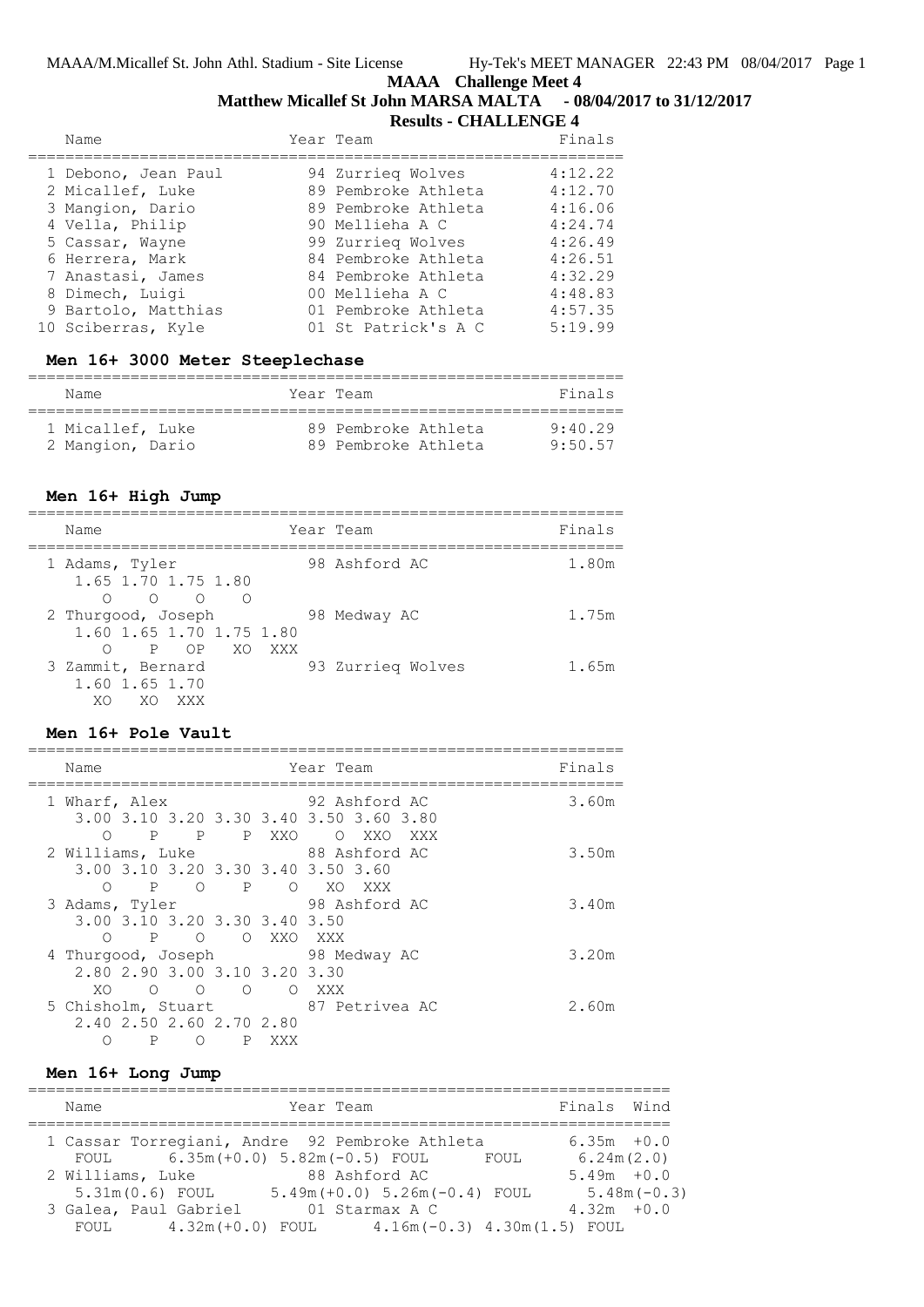# **Matthew Micallef St John MARSA MALTA - 08/04/2017 to 31/12/2017 Results - CHALLENGE 4**

#### **Men 16+ Shot Put**

| Name            |  | Year Team                                                       | Finals |
|-----------------|--|-----------------------------------------------------------------|--------|
| 1 Martini, Luca |  | 00 Junior College<br>12.98m  12.01m  11.57m  11.86m  FOUL  FOUL | 12.98m |

#### **Men 16+ Discus Throw**

| Name                                       | Year Team                                                    | Finals |
|--------------------------------------------|--------------------------------------------------------------|--------|
| 1 Farrugia, Luke<br>44.28m  46.47m  42.66m | 96 Pembroke Athleta<br>FOUL 42.10m FOUL                      | 46.47m |
| 2 Martini, Luca                            | 00 Junior College<br>33.84m 30.96m 34.29m 33.37m 31.78m FOUL | 34.29m |

#### **....Men 16+ Discus Throw**

| 3 Galea, Paul Gabriel |  | 01 Starmax A C                             | 17.51m |
|-----------------------|--|--------------------------------------------|--------|
|                       |  | 17.20m  17.51m  14.47m  FOUL  15.70m  FOUL |        |

#### **Men 16+ Hammer Throw**

| Name                                    | Year Team                                                       | Finals |
|-----------------------------------------|-----------------------------------------------------------------|--------|
| 1 Martini, Luca<br>46.45m 48.60m 47.28m | 00 Junior College<br>50.26m FOUL 49.67m                         | 50.26m |
| 2 Mifsud, Mario                         | 83 Allcomers Aloysians<br>43.25m 44.13m FOUL 43.21m 45.40m FOUL | 45.40m |

#### **Men 16+ Javelin Throw**

| Name               |                      |                                     | Year Team |                    |                                           | Finals |
|--------------------|----------------------|-------------------------------------|-----------|--------------------|-------------------------------------------|--------|
| 1 Adams, Tyler     |                      | 44.59m FOUL 46.06m 43.81m PASS PASS |           | 98 Ashford AC      |                                           | 46.06m |
| 2 Church, Lewis    |                      |                                     |           | 96 Tonbridge AC    |                                           | 44.16m |
| 3 Farrugia, Thomas |                      |                                     |           | 95 Starmax A C     | 44.16m 43.48m 41.42m 42.93m 43.15m 42.53m | 25.66m |
|                    | 23.20m 23.99m 24.67m |                                     |           | FOUL 19.82m 25.66m |                                           |        |

| 5000m (Men / Women) |                |           |          |  |  |  |
|---------------------|----------------|-----------|----------|--|--|--|
| 264                 | Grech,         | Andrew    | 15:50.82 |  |  |  |
| 307                 | Scicluna,      | Matthew   | 16:44.32 |  |  |  |
| 253                 | Desira,        | Mauro     | 16:57.50 |  |  |  |
| 345                 | Spiteri,       | Gilbert   | 17:25.43 |  |  |  |
| 302                 | Mangion,       | Dario     | 17:25.54 |  |  |  |
| 200                 | Balzan,        | Kristian  | 17:35.04 |  |  |  |
| 169                 | Schembri.      | Roberta   | 17:44.56 |  |  |  |
| 290                 | Bezzina.       | Chris     | 18:02.26 |  |  |  |
| 967                 | Hughes,        | Michael   | 18:07.30 |  |  |  |
| 934                 | Borg,          | Joseph    | 18:23.22 |  |  |  |
| 351                 | Bartolo,       | Frank     | 18:26.44 |  |  |  |
| 219                 | Abdilla.       | Duncan    | 18:47.04 |  |  |  |
| 988                 | Solimanarbab.  | Negmeldin | 19:01.30 |  |  |  |
| 104                 | Pace,          | Celine    | 19:07.35 |  |  |  |
| 385                 | Not identified |           | 19:32.75 |  |  |  |